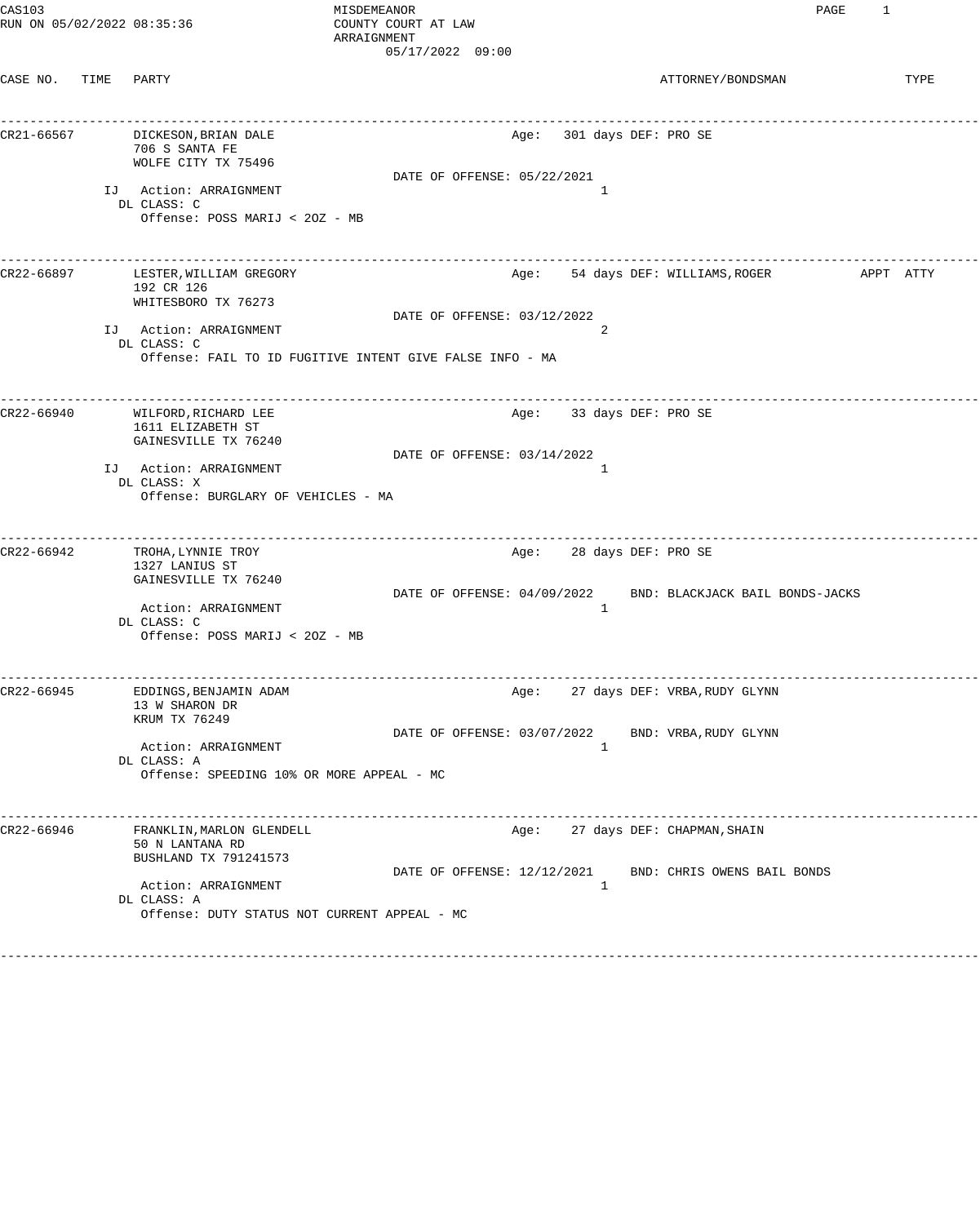CASE NO. TIME PARTY ATTORNEY/BONDSMAN TYPE ------------------------------------------------------------------------------------------------------------------------------------ CR22-66947 NORWOOD, LEVI DOUGHERTY HOMELESS DATE OF OFFENSE: 04/08/2022 IJ Action: ARRAIGNMENT DL CLASS: C Offense: CRIMINAL TRESPASS - MB ------------------------------------------------------------------------------------------------------------------------------------ CR22-66949 HORNSBY,AARON NEEKI Age: 26 days DEF: PRO SE 2026 CONFLOWER FORNEY TX 75126 DATE OF OFFENSE: 03/28/2022 BND: A-AFFORDABLE BAIL BONDS Action: ARRAIGNMENT 1 Offense: POSS MARIJ < 2OZ - MB ------------------------------------------------------------------------------------------------------------------------------------ CR22-66951 HERNANDEZ,EBRIANA NICOLE Age: 26 days DEF: PRO SE 1214 CYPRESS ST DIBOLL TX 75941 DATE OF OFFENSE: 03/17/2022 BND: BLACKJACK BAIL BONDS-JACKS Action: ARRAIGNMENT DL CLASS: C Offense: POSS MARIJ < 2OZ - MB ------------------------------------------------------------------------------------------------------------------------------------ CR22-66952 WILFORD,RICHARD LEE Age: 26 days DEF: PRO SE 1611 ELIZABETH ST GAINESVILLE TX 76240 DATE OF OFFENSE: 04/05/2022 IJ Action: ARRAIGNMENT 1 DL CLASS: X Offense: EVADING ARREST DETENTION - MA ------------------------------------------------------------------------------------------------------------------------------------ CR22-66953 FLOYD,BOBBY JOE Age: 26 days DEF: PRO SE 2150 HARRIS GAINESVILLE TX 76240 DATE OF OFFENSE: 04/05/2022 BND: A-AFFORDABLE BAIL BONDS Action: ARRAIGNMENT DL CLASS: C Offense: UNL CARRYING WEAPON - MA ------------------------------------------------------------------------------------------------------------------------------------ CR22-66954 FLOYD,BOBBY JOE Age: 26 days DEF: PRO SE 2150 HARRIS GAINESVILLE TX 76240 DATE OF OFFENSE: 04/05/2022 BND: A-AFFORDABLE BAIL BONDS Action: ARRAIGNMENT 1 DL CLASS: C Offense: POSS MARIJ <= 4OZ > 2OZ - MA ------------------------------------------------------------------------------------------------------------------------------------ VALDEZ, FELIX FRANCISCO AGES Age: 26 days DEF: PRO SE 8003 CONDOR ARLIINGTON TX 76001 DATE OF OFFENSE: 04/16/2022 BND: BLACKJACK BAIL BONDS-JACKS Action: ARRAIGNMENT 1 DL CLASS: C Offense: DRIVING WHILE INTOXICATED - MB

------------------------------------------------------------------------------------------------------------------------------------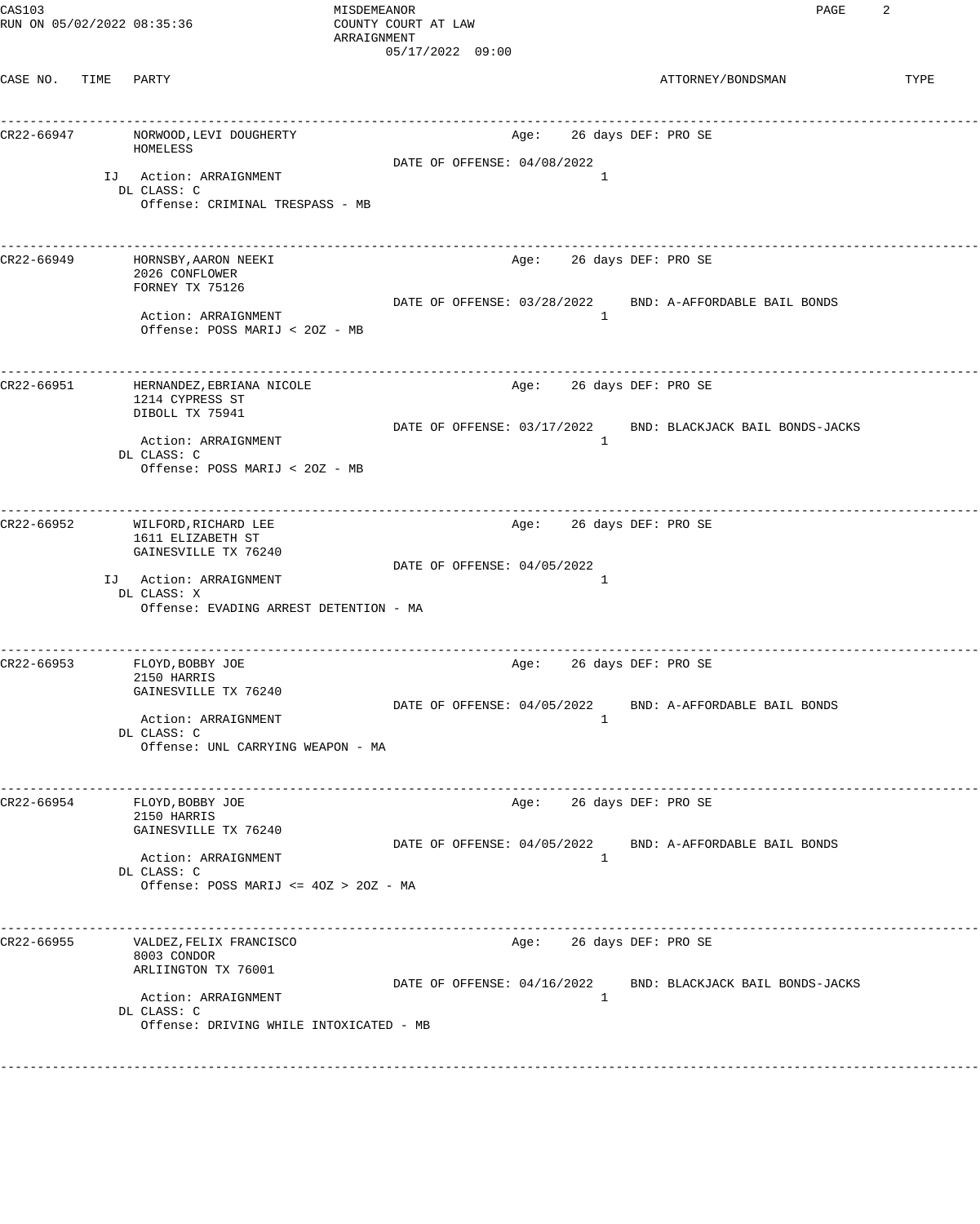| CAS103<br>RUN ON 05/02/2022 08:35:36 |      |                                                                                                                                                                                            | MISDEMEANOR<br>COUNTY COURT AT LAW<br>ARRAIGNMENT | $05/17/2022$ 09:00          |      |                                     | PAGE                                                               | 3 |      |
|--------------------------------------|------|--------------------------------------------------------------------------------------------------------------------------------------------------------------------------------------------|---------------------------------------------------|-----------------------------|------|-------------------------------------|--------------------------------------------------------------------|---|------|
| CASE NO.                             | TIME | PARTY                                                                                                                                                                                      |                                                   |                             |      |                                     | ATTORNEY/BONDSMAN                                                  |   | TYPE |
| CR22-66956                           |      | LEATON, JOHNNY MICHAEL<br>TRANSIENT<br>GAINESVILLE TX 76240<br>IJ Action: ARRAIGNMENT<br>DL CLASS: C<br>Offense: THEFT PROP <\$100 W/PREV CONVIC - MB                                      |                                                   | DATE OF OFFENSE: 04/12/2022 | Age: | 25 days DEF: PRO SE<br>1            | ____________________________________                               |   |      |
| CR22-66957                           |      | LEATON, JOHNNY MICHAEL<br>TRANSIENT<br>GAINESVILLE TX 76240<br>IJ Action: ARRAIGNMENT<br>DL CLASS: C<br>Offense: CRIMINAL TRESPASS - MB                                                    |                                                   | DATE OF OFFENSE: 04/12/2022 | Age: | 25 days DEF: PRO SE<br>1            | -------------------                                                |   |      |
| CR22-66959                           |      | GOSS, AMANDA YARBROUGH<br>20 SCOTTSMEADOW ST<br>GAINESVILLE TX 76240<br>IJ Action: ARRAIGNMENT<br>DL CLASS: C<br>Offense: CRIMINAL TRESPASS - MB                                           |                                                   | DATE OF OFFENSE: 03/30/2022 | Age: | 1                                   | 22 days DEF: MORGAN, EUGINA "GINA" APPT ATTY                       |   |      |
| CR22-66960                           |      | TAN, DENIS NG<br>801 CAMERON CT<br>COPPELL TX 75019<br>Action: ARRAIGNMENT<br>Offense: UNL CARRYING WEAPON - MA                                                                            |                                                   | DATE OF OFFENSE: 03/07/2022 | Age: | 21 days DEF: PRO SE<br>1            | -----------------<br>BND: A-AFFORDABLE BAIL BONDS                  |   |      |
| CR22-66961                           |      | BROWN, RODERICK THOMAS<br>8621 SKYLINE RD<br>DALLAS TX 75243<br>Action: ARRAIGNMENT<br>Offense: POSS MARIJ < 20Z - MB                                                                      | --------------------                              |                             | Age: | 21 days DEF: PRO SE<br>$\mathbf{1}$ | DATE OF OFFENSE: 03/08/2022 BND: PERSONAL BAIL BOND,               |   |      |
| CR22-66962                           |      | LOPEZ, CHRISTIAN ROMAN<br>724 NATHANIEL GREEN CT<br>AUBREY TX 76227<br>Action: ARRAIGNMENT<br>DL CLASS: C<br>Offense: THEFT PROP >=\$100<\$750 - MB                                        |                                                   | DATE OF OFFENSE: 03/19/2022 | Age: | 21 days DEF: PRO SE<br>$\mathbf{1}$ | __________________________________<br>BND: A-AFFORDABLE BAIL BONDS |   |      |
| CR22-66963                           |      | _______________________________<br>HAYES, BRITTANY NICOLE MARIA<br>328 N HOWETH ST<br>GAINESVILLE TX 76240<br>Action: ARRAIGNMENT<br>DL CLASS: X<br>Offense: THEFT PROP >=\$100<\$750 - MB |                                                   |                             | Age: | 21 days DEF: PRO SE<br>1            | DATE OF OFFENSE: 04/01/2022 BND: A-AFFORDABLE BAIL BONDS           |   |      |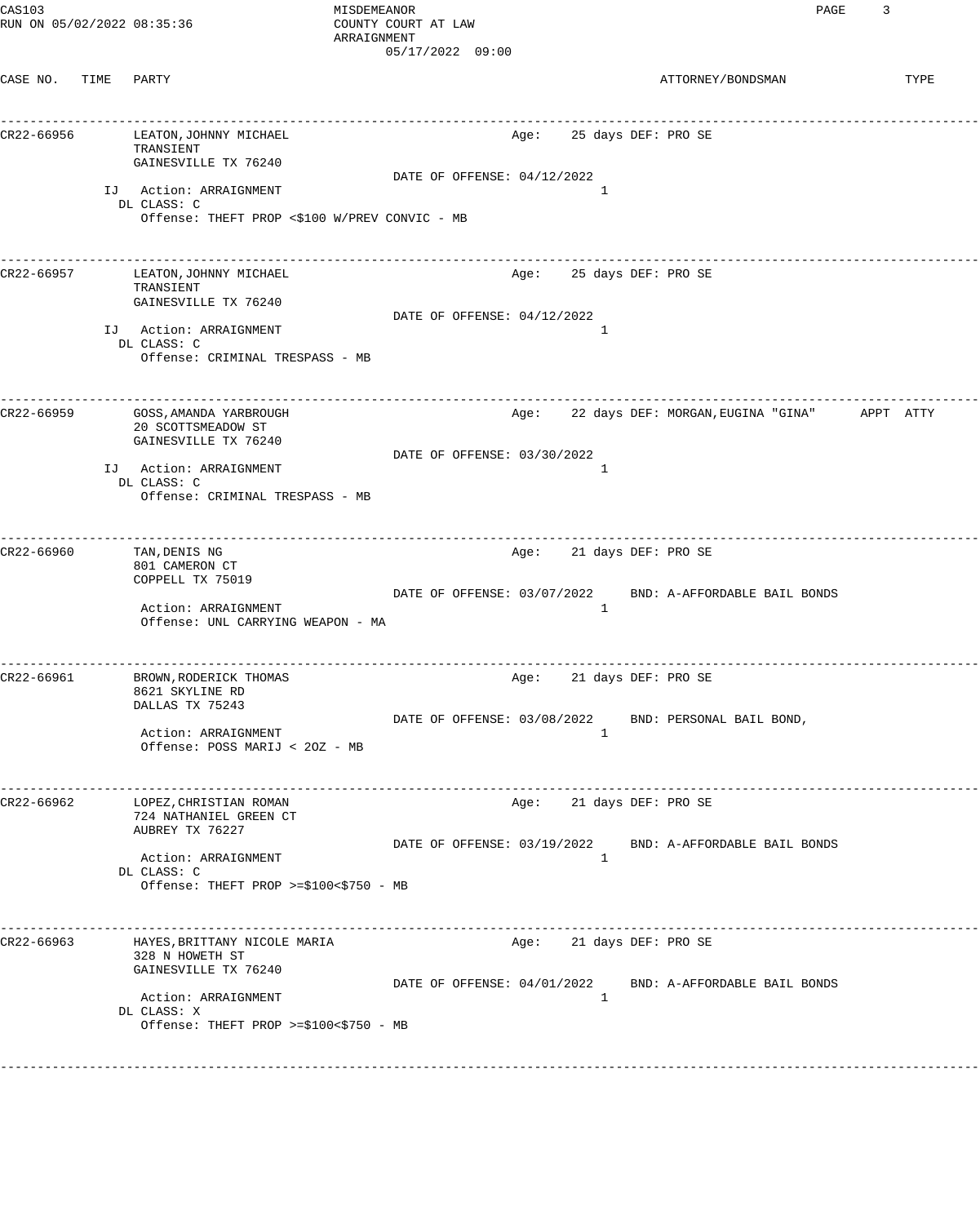| CAS103                     |   |                                                      | MISDEMEANOR         |                                      |      |              | PAGE                                                     | 4    |
|----------------------------|---|------------------------------------------------------|---------------------|--------------------------------------|------|--------------|----------------------------------------------------------|------|
| RUN ON 05/02/2022 08:35:36 |   |                                                      | COUNTY COURT AT LAW |                                      |      |              |                                                          |      |
|                            |   |                                                      | ARRAIGNMENT         |                                      |      |              |                                                          |      |
|                            |   |                                                      |                     | 05/17/2022 09:00                     |      |              |                                                          |      |
| CASE NO. TIME              |   | PARTY                                                |                     |                                      |      |              | ATTORNEY/BONDSMAN                                        | TYPE |
|                            |   |                                                      |                     |                                      |      |              |                                                          |      |
|                            |   |                                                      |                     |                                      |      |              | __________________________________                       |      |
| CR22-66964                 |   | LUNDY, MARCUS DEVON                                  |                     |                                      | Age: |              | 21 days DEF: PRO SE                                      |      |
|                            |   | 5201 PAR ST APT 1916                                 |                     |                                      |      |              |                                                          |      |
|                            |   | DENTON TX 76201                                      |                     |                                      |      |              |                                                          |      |
|                            |   | Action: ARRAIGNMENT                                  |                     | DATE OF OFFENSE: 10/21/2021          |      | 1            | BND: BLACKJACK BAIL BONDS-JACKS                          |      |
|                            |   | DL CLASS: C                                          |                     |                                      |      |              |                                                          |      |
|                            | W | Offense: THEFT PROP >= $$750<$2,500$ - MA            |                     |                                      |      |              |                                                          |      |
|                            |   |                                                      |                     |                                      |      |              |                                                          |      |
|                            |   |                                                      |                     |                                      |      |              | ___________________________                              |      |
| CR22-66966                 |   | HIGGINBOTHAM, JASON C                                |                     |                                      | Age: |              | 21 days DEF: PRO SE                                      |      |
|                            |   | 4816 LEMONGROVE<br>FORT WORTH TX 76135               |                     |                                      |      |              |                                                          |      |
|                            |   |                                                      |                     | DATE OF OFFENSE: 04/10/2022          |      |              | BND: A-AFFORDABLE BAIL BONDS                             |      |
|                            |   | Action: ARRAIGNMENT                                  |                     |                                      |      | $\mathbf{1}$ |                                                          |      |
|                            |   | DL CLASS: C                                          |                     |                                      |      |              |                                                          |      |
|                            |   | Offense: THEFT PROP >= $$100<$750 - MB$              |                     |                                      |      |              |                                                          |      |
|                            |   |                                                      |                     |                                      |      |              |                                                          |      |
| CR22-66967                 |   | CHOATE, MATTHEW ALLEN                                |                     |                                      | Age: |              | 21 days DEF: PRO SE                                      |      |
|                            |   | 113 DUBBY WOODS RD                                   |                     |                                      |      |              |                                                          |      |
|                            |   | HAMBURG AR 71646                                     |                     |                                      |      |              |                                                          |      |
|                            |   |                                                      |                     | DATE OF OFFENSE: 03/27/2022          |      |              | BND: B & B BAIL BONDS                                    |      |
|                            |   | Action: ARRAIGNMENT<br>DL CLASS: C                   |                     |                                      |      | 1            |                                                          |      |
|                            |   | Offense: UNL CARRYING WEAPON - MA                    |                     |                                      |      |              |                                                          |      |
|                            |   |                                                      |                     |                                      |      |              |                                                          |      |
|                            |   |                                                      |                     | ------------------------------------ |      |              | -----------------                                        |      |
| CR22-66968                 |   | CHOATE, MATTHEW ALLEN                                |                     |                                      | Age: |              | 21 days DEF: PRO SE                                      |      |
|                            |   | 113 DUBBY WOODS RD                                   |                     |                                      |      |              |                                                          |      |
|                            |   | HAMBURG AR 71646                                     |                     | DATE OF OFFENSE: 03/27/2022          |      |              | BND: B & B BAIL BONDS                                    |      |
|                            |   | Action: ARRAIGNMENT                                  |                     |                                      |      | 1            |                                                          |      |
|                            |   | DL CLASS: C                                          |                     |                                      |      |              |                                                          |      |
|                            |   | Offense: POSS MARIJ < 20Z - MB                       |                     |                                      |      |              |                                                          |      |
|                            |   |                                                      |                     |                                      |      |              |                                                          |      |
|                            |   |                                                      |                     |                                      |      |              |                                                          |      |
| CR22-66969                 |   | MCKEE, VALISA KAY                                    |                     |                                      | Age: |              | 21 days DEF: PRO SE                                      |      |
|                            |   | 911 S BRYANT ST<br>SHERMAN TX 75090                  |                     |                                      |      |              |                                                          |      |
|                            |   |                                                      |                     | DATE OF OFFENSE: 03/29/2022          |      |              | BND: A-AFFORDABLE BAIL BONDS                             |      |
|                            |   | Action: ARRAIGNMENT                                  |                     |                                      |      | $\mathbf{1}$ |                                                          |      |
|                            |   | DL CLASS: C                                          |                     |                                      |      |              |                                                          |      |
|                            |   | Offense: POSS MARIJ < 20Z - MB                       |                     |                                      |      |              |                                                          |      |
|                            |   |                                                      |                     |                                      |      |              |                                                          |      |
| CR22-66970                 |   | CALLEGAN, JEREMY JAMES                               |                     |                                      | Age: |              | 21 days DEF: PRO SE                                      |      |
|                            |   | 809 E OVERBROOK AVE                                  |                     |                                      |      |              |                                                          |      |
|                            |   | PONCA CITY OK 74601                                  |                     |                                      |      |              |                                                          |      |
|                            |   |                                                      |                     |                                      |      |              | DATE OF OFFENSE: 03/29/2022 BND: A-AFFORDABLE BAIL BONDS |      |
|                            |   | Action: ARRAIGNMENT<br>DL CLASS: C                   |                     |                                      |      | $\mathbf{1}$ |                                                          |      |
|                            |   | Offense: POSS MARIJ < 20Z - MB                       |                     |                                      |      |              |                                                          |      |
|                            |   |                                                      |                     |                                      |      |              |                                                          |      |
|                            |   |                                                      |                     |                                      |      |              |                                                          |      |
| CR22-66971                 |   | RASOUL, SULTAN                                       |                     |                                      | Age: |              | 20 days DEF: WORTHY, FIONA                               |      |
|                            |   | 3701 GRAPEVINE MILLS PKWY #737<br>GRAPEVINE TX 76051 |                     |                                      |      |              |                                                          |      |
|                            |   |                                                      |                     |                                      |      |              | DATE OF OFFENSE: 03/08/2022 BND: WORTHY, CARESSA         |      |
|                            |   | Action: ARRAIGNMENT                                  |                     |                                      |      | $\mathbf{1}$ |                                                          |      |
|                            |   | Offense: ILLEGAL PASS ON RIGHT APPEAL - MC           |                     |                                      |      |              |                                                          |      |
|                            |   |                                                      |                     |                                      |      |              |                                                          |      |
|                            |   |                                                      |                     |                                      |      |              |                                                          |      |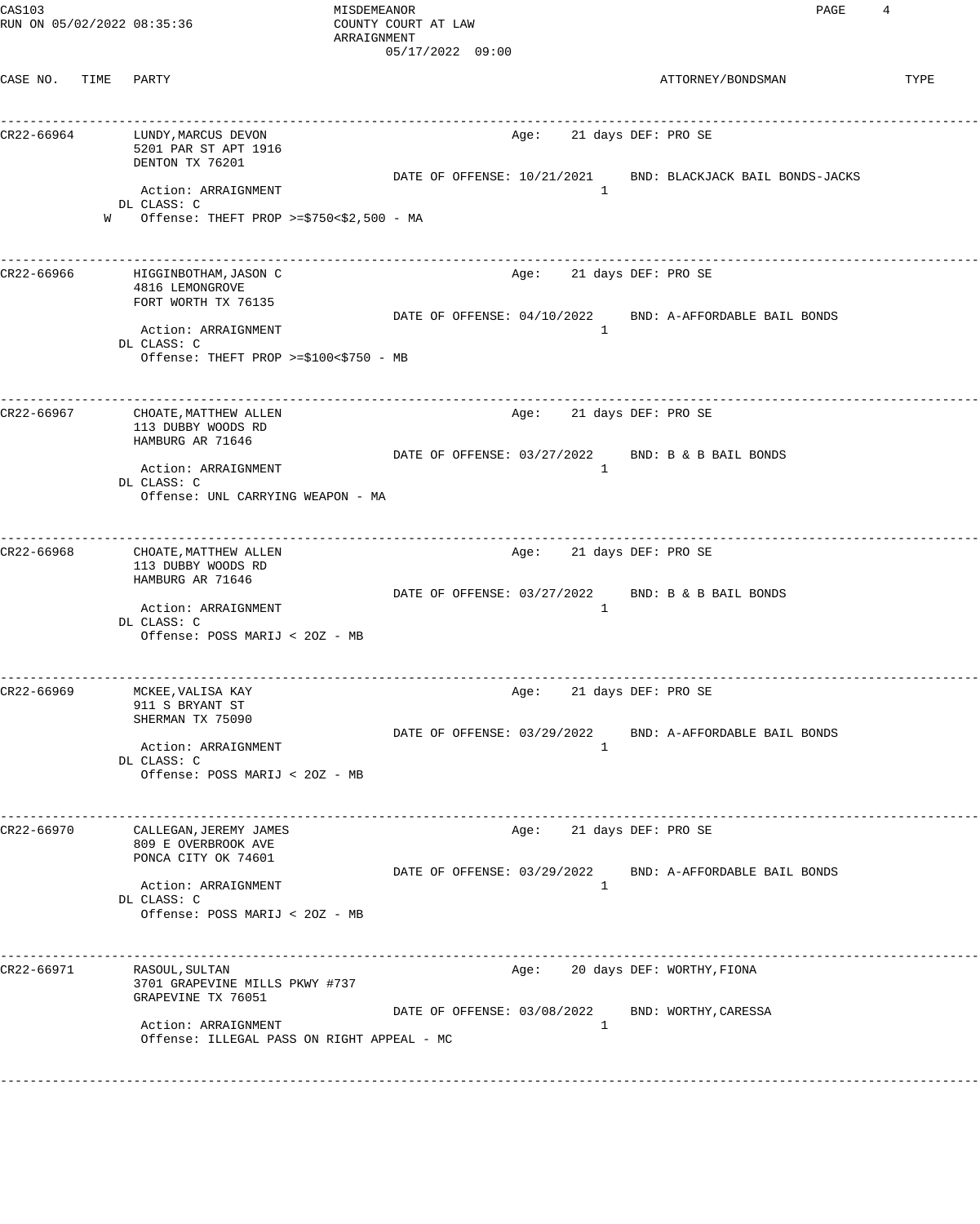| CAS103<br>RUN ON 05/02/2022 08:35:36 |                                                                                                | MISDEMEANOR<br>COUNTY COURT AT LAW<br>ARRAIGNMENT<br>05/17/2022 09:00 |                              | 5<br>PAGE                                                   |
|--------------------------------------|------------------------------------------------------------------------------------------------|-----------------------------------------------------------------------|------------------------------|-------------------------------------------------------------|
| CASE NO. TIME PARTY                  |                                                                                                |                                                                       |                              | ATTORNEY/BONDSMAN<br>TYPE                                   |
| CR22-66972                           | RENTERIA, THOMAS<br>1113 N. DIXON ST<br>GAINESVILLE TX 76240                                   |                                                                       |                              | Age: 20 days DEF: COMER, DERRELL L.                         |
|                                      | Action: ARRAIGNMENT<br>DL CLASS: C<br>Offense: SPEEDING APPEAL - MC                            |                                                                       | $\mathbf{1}$                 | DATE OF OFFENSE: 01/18/2022 BND: COMER, DERRELL L.          |
| CR22-66973                           | STRASBAUGH, DONALD EDWARD<br>408 CUNNINGHAM STREET<br>GAINESVILLE TX 76240                     |                                                                       | Age: 20 days DEF: TATUM, LEE | __________________                                          |
|                                      | Action: ARRAIGNMENT<br>DL CLASS: C<br>W Offense: THEFT OF PROPERTY LESS THAN \$100 APPEAL - MC | DATE OF OFFENSE: 05/08/2021 BND: TATUM, LEE                           | $\mathbf{1}$                 |                                                             |
| CR22-66974                           | NIX, DARRYL JHMERE<br>309 KIRKLAND ST<br>SANGER TX 75066                                       |                                                                       | Age:                         | 20 days DEF: PRO SE                                         |
|                                      | Action: ARRAIGNMENT<br>DL CLASS: C<br>Offense: POSS MARIJ < 20Z - MB                           |                                                                       | 1                            | DATE OF OFFENSE: 04/04/2022 BND: A-AFFORDABLE BAIL BONDS    |
| CR22-66975                           | FLORES-HERNANDEZ, ARNOL JAVIER<br>1612 S JORDAN AVE<br>OKLAHOMA CITY OK 73008                  |                                                                       | Age: 20 days DEF: PRO SE     | -------------------                                         |
|                                      | Action: ARRAIGNMENT<br>Offense: DRIVING WHILE INTOXICATED - MB                                 | DATE OF OFFENSE: 04/10/2022                                           | 1                            | BND: CASH                                                   |
| CR22-66976                           | CLEVENGER, JEFFREY SCOTT<br>412 I NORTHEAST ST<br>ARDMORE OK 73401                             |                                                                       | Age:                         | 20 days DEF: PRO SE                                         |
|                                      | Action: ARRAIGNMENT<br>DL CLASS: C<br>Offense: POSS CS PG 3< 28G -CLONAZEPAM - MA              |                                                                       | 1                            | DATE OF OFFENSE: 04/03/2022 BND: A-AFFORDABLE BAIL BONDS    |
| CR22-66977                           | CLEVENGER, JEFFREY SCOTT<br>412 I NORTHEAST ST<br>ARDMORE OK 73401                             |                                                                       | Age: 20 days DEF: PRO SE     |                                                             |
|                                      | Action: ARRAIGNMENT<br>DL CLASS: C<br>Offense: POSS CS PG 3< 28G - TRAMADOL HYDROHLORIDE - MA  |                                                                       | 1                            | DATE OF OFFENSE: 04/03/2022 BND: A-AFFORDABLE BAIL BONDS    |
| CR22-66978                           | DADE, FREDERICK ANTHONY<br>623 AUSTIN ST<br>MUSKOGEE OK 74401                                  |                                                                       | Age:                         | ------------------------<br>20 days DEF: PRO SE             |
|                                      | Action: ARRAIGNMENT<br>Offense: RESIST ARREST SEARCH OR TRANSP - MA                            |                                                                       | 1                            | DATE OF OFFENSE: 04/18/2022 BND: BLACKJACK BAIL BONDS-JACKS |
|                                      |                                                                                                |                                                                       |                              |                                                             |